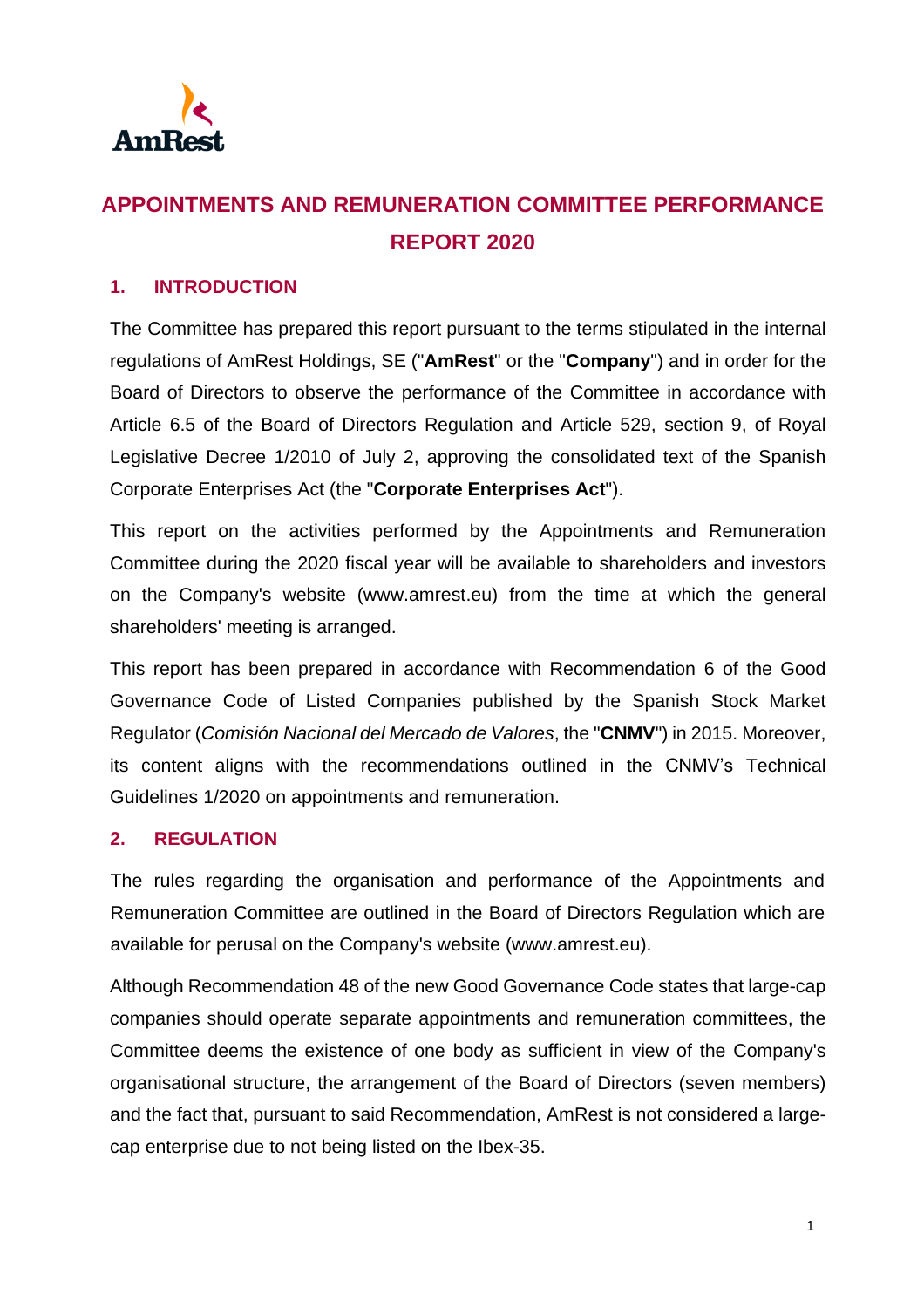

### **3. COMMITTEE STRUCTURE**

The structure of the Appointments and Remuneration Committee is as follows:

- (i) Pablo Castilla (Chairman), an independent external AmRest Board member since March 12, 2018.
- (ii) Luis Miguel Álvarez (Committee Member), an external Director representing substantial shareholders on AmRest's Board since March 12, 2018.
- (iii) Emilio Fullaondo Botella (Committee Member), an independent, external AmRest Board member since May 14, 2019.
- (iv) Romana Sadurska (Committee Member), an independent, external AmRest Board member since May 14, 2019.

Remaining as Secretary and Deputy Secretary of the Committee Mr. Eduardo Rodríguez-Rovira and Mr. Jaime Tarrero Martos, respectively.

Information on each of the Appointments and Remuneration Committee members, including their professional profiles and biographies, can be found on the Company's website (www.amrest.eu).

Upon being formed exclusively of non-executive members appointed by the Board, the majority of whom are independent members and with the chairman also being an independent Board member, the structure of the Committee in 2020 meets the requirements set out under the Corporate Enterprises Act, and the Board of Directors Regulation.

Based on the members' professional profiles and biographies, the Committee is considered diverse in terms of gender, career background, skills and abilities, with the members possessing the knowledge, qualifications and experience required to perform the Committee's duties.

#### **4. FUNCTIONING OF THE COMMITTEE**

The Appointments and Remuneration Committee meets as often as necessary in the Chairman's view, who must arrange a meeting when reports are to be issued or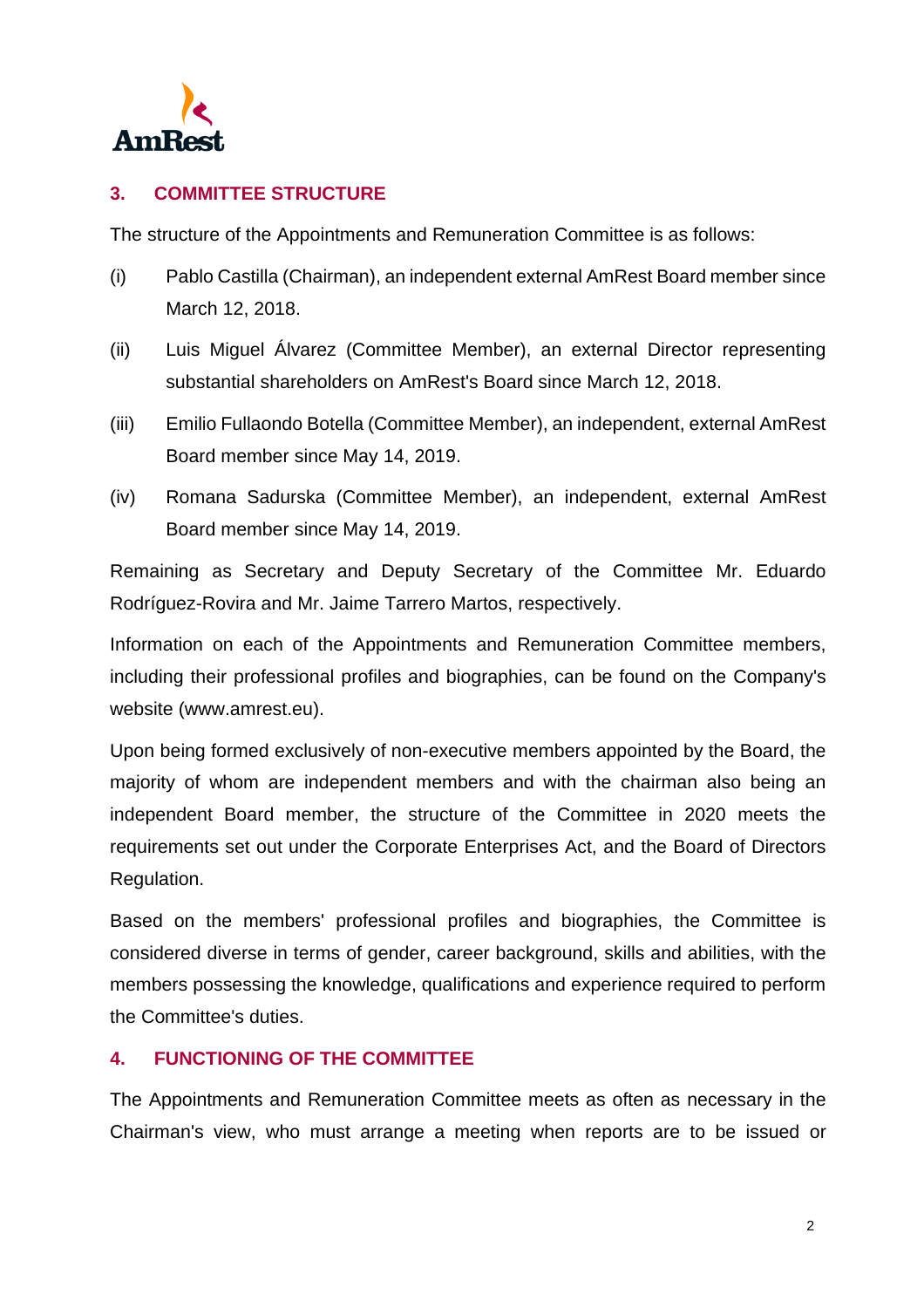

proposals are to be approved and, in any event, when a meeting is required to ensure the correct performance of the Committee's duties.

Committee meetings are deemed validly established when attended by the majority of its members, whether present themselves or represented, with resolutions adopted by way of such majority.

The Committee met on 10 occasions throughout 2020. Thus, enough meetings were held for the Committee to properly perform its duties.

In addition to the Committee members, attending as guests at some of the meetings were Mr. Ismael Sánchez Moreno (Global Director of Human Resources) and Mr. Lukasz Lubicz from the Remuneration division of the Human Resources department.

Regarding the preparation and running of the sessions, the Committee chairman arranged each meeting with sufficient notice except when called urgently, with all members attending each and every gathering, present or represented. Moreover, prior to each meeting the members were provided with information on the matters to be addressed at the sessions, thus facilitating their active participation and informed passing of resolutions.

The Secretary drew up the corresponding minutes of each meeting held, reflecting their running, content, discussions and adopted resolutions. All Committee meeting minutes are available to its members, as well as to the members of the Board of Directors.

Therefore, the Committee performs duties on an independent basis and has complied with all regulations set out in the Articles of Association and the Board of Directors Regulation, and is structured efficiently and correctly to be able to perform its duties.

#### **5. THE COMMITTEE'S WORK IN 2020**

Among others, the Committee addressed the following matters in the meetings held throughout 2020:

- Review of the performance of the CEO and the high officers which are members of the Executive Team, and approval of their variable remuneration for the previous year.
- Propose to the Board the appointment of Ms. Mónica Cueva Díaz as an